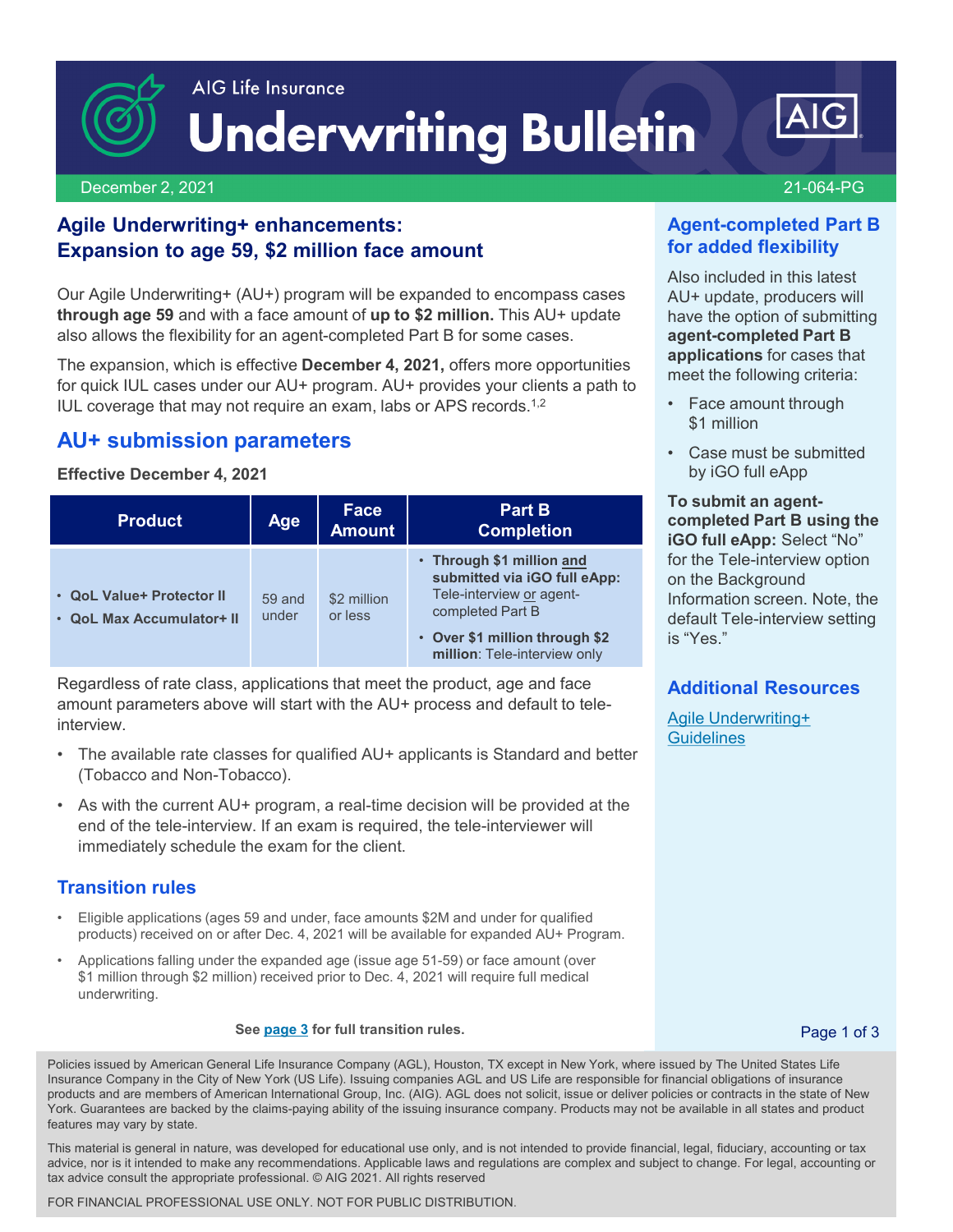# **Agile Underwriting+ expansion effective December 4 (cont.)**

# **Tips for streamlined processing**

- **Use digital submission for the fastest turnaround.** Applications for Agile Underwriting+ submitted through iGO eApp are often approved within 5 business days when initial application is received in good order.
- **Ensure the client is prepared for the tele-interview and has medical information needed**. Refer to the client guide, **[Preparing for the Tele-Interview and Exam](https://adminplus.fgsfulfillment.com/View/AIGAG/1/AGLC105726-QT)**, for preparation tips.
	- The tele-interview vendor will call the client. If the client is unable to answer the phone, the interviewer will leave a voice-mail message with instructions and a telephone number for the client to call.
		- o **CRL Plus tele-interview phone line** for both iGO eApp and paper submissions is 877-243-2448.
- **Important callback tip:** If the tele-interviewer calls and leaves a message, it's important that your client **listen to the full message and call back the number provided in the message**. Your client should not assume the number displayed in the caller ID is the call-back number.
- **For cases that require an exam and labs, use our producer portal [Connext](http://www.aig.com/Connext) to track and monitor the progress of your cases.** Note: Times shown are for after a case is received at the home office. Ticket cases will experience slight delays while case data is transmitted from ExamOne to AIG.
	- $\checkmark$  Within 1-2 hours: "Labs Required" AND three new requirements will appear in Connext for the case: **Urinalysis, Blood Profile** and **Physical Measurements.**
	- $\checkmark$  Within 24-48 hours: Reason that exam and labs are required will be posted to Connext.
	- Within 72 hours: **Physical Measurements** requirement on Connext will provide exam details (date and time of scheduled exam, lab slip number, exam vendor phone number).



## **[Stay on top of your business with Connext!](https://live.cloud.api.aig.com/life/connext-fdm/download/100AicF6FGkgO9MMYvefTIwGZOWKBeuSgbesHylE1uhu1IBqfJ9UUhS-nO76FDhhGqn2hzQpU5wqCDOWJdBXe6xL4g)**

Now with **more policy data and notification options**. (Click for details and tips)